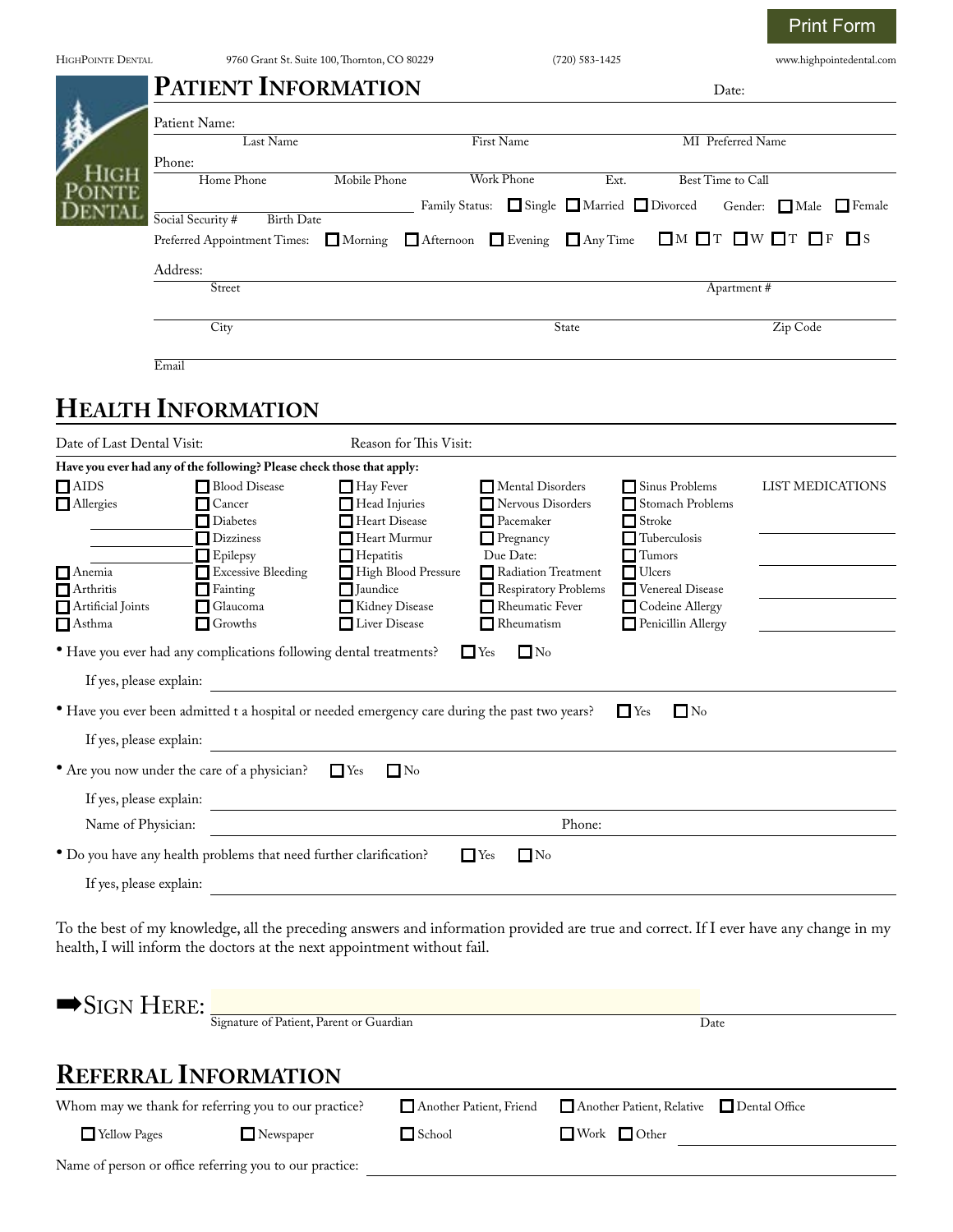Print Form

|                            | The Following is for: The Patient's Spouse | The Person Responsible for Payment |             |                            |                                     |                                    |  |
|----------------------------|--------------------------------------------|------------------------------------|-------------|----------------------------|-------------------------------------|------------------------------------|--|
| Name:                      |                                            |                                    |             |                            |                                     |                                    |  |
|                            | Male Female                                | Single Married Child               |             | $\Box$ Other               |                                     |                                    |  |
| Phone:                     |                                            |                                    |             |                            |                                     |                                    |  |
| Home Phone                 | Mobile Phone                               | Work Phone                         | Ext.        |                            | Best Time to Call Social Security # | <b>Birth Date</b>                  |  |
| Address:                   |                                            |                                    |             |                            | Apartment #                         |                                    |  |
| Street                     |                                            |                                    |             |                            |                                     |                                    |  |
| $\overline{City}$          |                                            |                                    | State       |                            |                                     | Zip Code                           |  |
|                            | <b>EMPLOYMENT INFORMATION</b>              |                                    |             |                            |                                     |                                    |  |
| The Following is for:      | The Patient                                | The Person Responsible for Payment |             |                            |                                     |                                    |  |
| <b>Employer Name:</b>      |                                            |                                    | Occupation: |                            |                                     |                                    |  |
| Address:                   |                                            |                                    |             |                            |                                     |                                    |  |
| Street                     |                                            |                                    | City        |                            |                                     | State Zip Code                     |  |
|                            | <b>INSURANCE INFORMATION</b>               |                                    |             |                            |                                     |                                    |  |
| Primary                    |                                            |                                    |             |                            | Is Insured a Patient?               | $\Box$ Yes<br>$\Box$ No            |  |
| Name of Insured:           | Last Name                                  | First Name                         |             | $\overline{\text{MI}}$     |                                     | Patient's Relationship to Insured: |  |
| Insured's Birth Date:      | ID#:                                       |                                    | Group #:    |                            |                                     | Self Spouse Child                  |  |
|                            |                                            |                                    |             |                            |                                     |                                    |  |
| Insured's Employer Name:   |                                            |                                    |             | Insurance Plan Name:       |                                     |                                    |  |
| Address:                   |                                            |                                    | Address:    |                            |                                     |                                    |  |
| Street                     |                                            |                                    |             | Street                     |                                     |                                    |  |
| City                       |                                            | State Zip Code                     |             | City                       |                                     | State Zip Code                     |  |
| Secondary                  |                                            |                                    |             |                            | Is Insured a Patient?               | $\Gamma$ Yes<br>$\Box$ No          |  |
| Name of Insured:           |                                            |                                    |             |                            |                                     | Patient's Relationship to Insured: |  |
|                            | Last Name                                  | First Name                         |             | $\overline{\text{MI}}$     |                                     | Self Spouse Child                  |  |
| Insured's Birth Date:      | ID#:                                       |                                    | Group #:    |                            |                                     |                                    |  |
|                            | Insured's Employer Name:                   |                                    |             |                            | Insurance Plan Name:                |                                    |  |
| Address:                   |                                            |                                    | Address:    |                            |                                     |                                    |  |
| $\overline{\text{Street}}$ |                                            |                                    |             | Street                     |                                     |                                    |  |
| $\overline{\mathrm{City}}$ | State Zip Code                             |                                    |             | $\overline{\mathrm{City}}$ |                                     | State Zip Code                     |  |
|                            | <b>CONSENT FOR SERVICES</b>                |                                    |             |                            |                                     |                                    |  |
|                            |                                            |                                    |             |                            |                                     |                                    |  |

All emergency dental services, or any dental services performed without previous financial arrangements, must be paid for in cash at the time services are performed.

must be determined before treatment.

Patients who carry dental insurance understand that all dental services furnished are charged directly to the patient and that he or she is personally responsible for payment of all dental services. This office will help prepare the patients insurance forms or assist in making collections from insurance companies and will credit any such collections to the patient's account. However, this dent office cannot render services on the assumption that our charge will be paid by an insurance company.

A service charge of  $1\frac{1}{2}\%$  per month (18% per annum) on the

I understand that the fee estimate listed for this dental care can only be extended for a period of six months from the date of the patient examination.

In consideration for the professional services rendered to me, or at my request, by the Doctor, I agree to pay therefore the reasonable value of said services to said Doctor, or his assignee, at the time said services are rendered, or within five (5) days of billing

a waiver of any breach of any shall not constitute a waiver of any further term or condition and I further agree to pay all costs and reasonable attorney fees if suit be instituted hereunder.

I grant my permission to you or your assignee, to telephone me at home or at my work to discuss matters related to this form.

I have read the above conditions of treatment and payment and agree to their content.

| .<br>ist<br>tit |                                                          |      |                         |
|-----------------|----------------------------------------------------------|------|-------------------------|
| al              | Signature of Patient, Parent or Guardian                 | Date | Relationship to Patient |
| ٦e              | Signature of Guarantor of Payment/Responsible Party Date |      | Relationship to Patient |